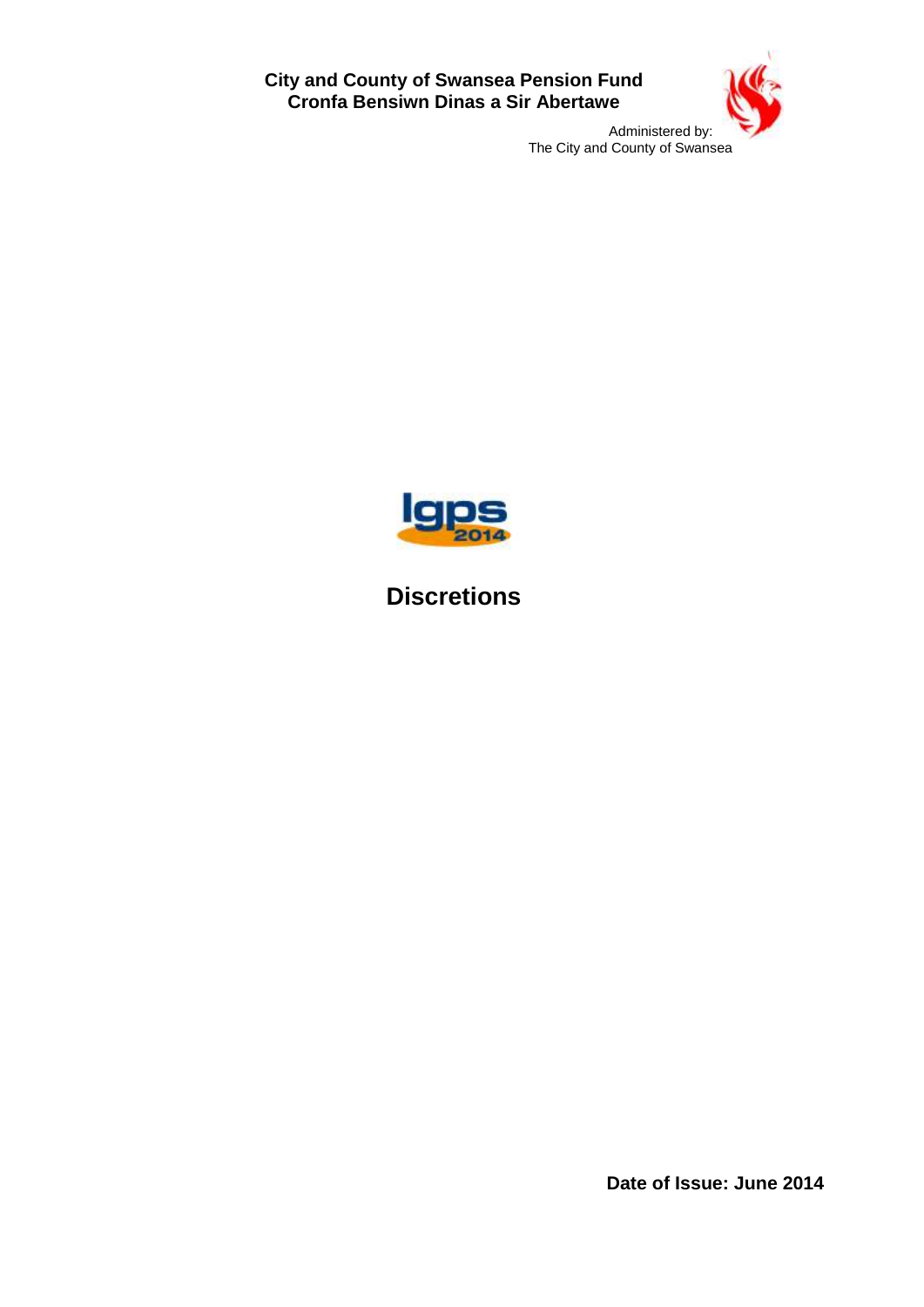# **1. Introduction**

- 1.1 This document sets out below the discretions to be applied within the City and County of Swansea Pension Fund
- 1.2 In formulating and reviewing its policy, the Fund must have regard to the extent to which the exercise of its discretionary powers could lead to serious loss of confidence in the public service
- 1.3 Whilst this Policy Statement sets out the general position, the Fund must consider every application on its merit. Where there are extraordinary or justifiable circumstances, a departure from policy may be appropriate.

#### **2. Mandatory Discretions under LGPS 2014**

2.1 Administering Authorities, for the LGPS in England and Wales are required to formulate, publish and maintain a written statement of policy on certain discretions set out in the Local Government Pension Scheme Regulations.

# **2.2 Flexible Retirement**

The Administering Authority will determine whether to waive, in whole or in part, actuarial reduction on benefits paid on flexible retirement.

*N.B. This is an Administering Authority Discretion where an employer has become defunct.* 

#### **Policy**

**The Administering Authority may use its discretion to determine not to apply all or part of this reduction.**

# **However, this discretion will only be used where there is a robust business case justifying the cost.**

## **2.3 Waiving of actuarial reduction**

The Administering Authority will determine whether to waive any actuarial reduction that would be applied to an active LGPS member, age 55 or over who voluntary retires.

*N.B. This is an Administering Authority Discretion where an employer has become defunct.* 

#### **Policy**

**The Adminsitering Authority will consider the merits of the application submitted**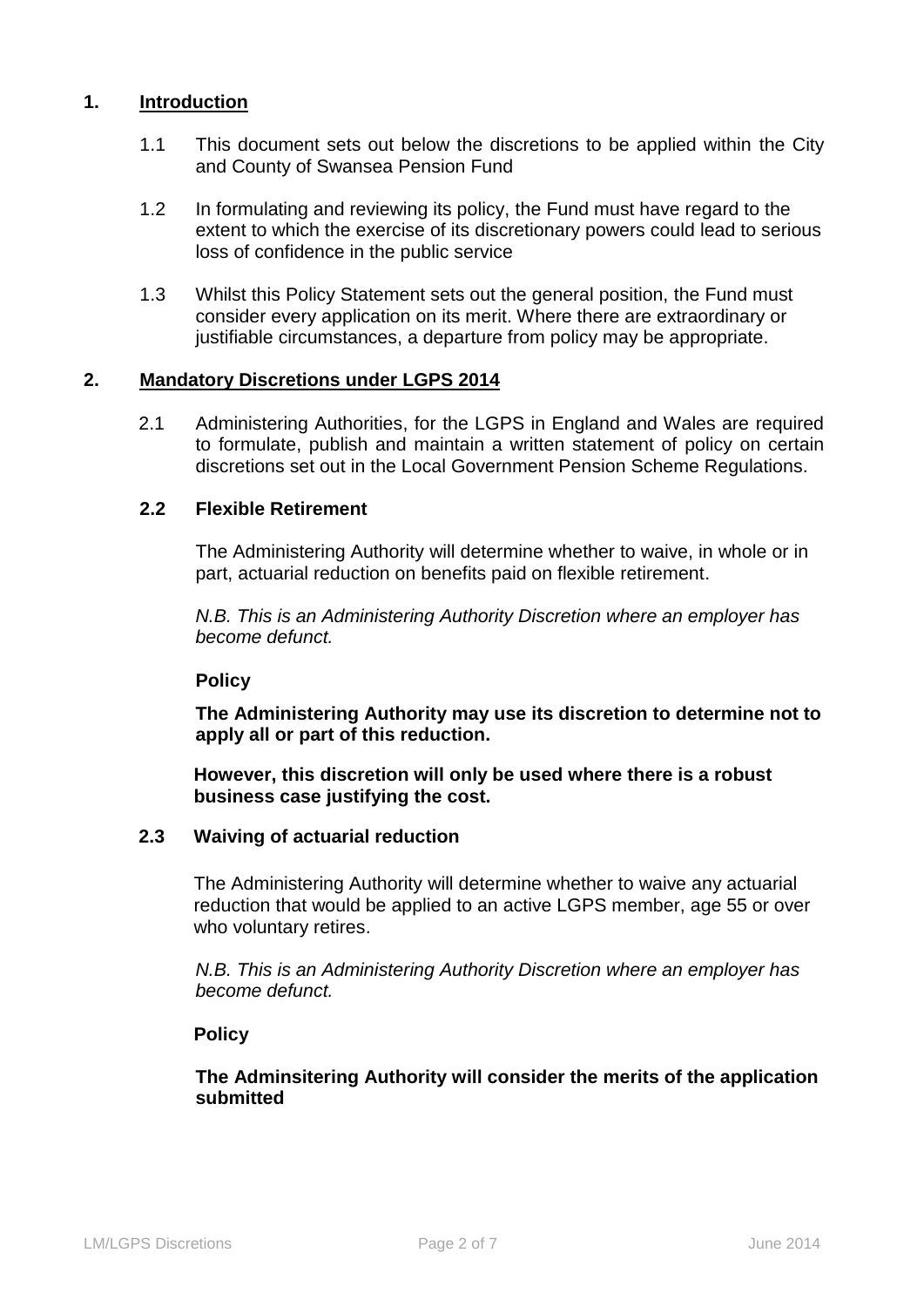# **2.4 Abatement of pre 1 April 2014 element of pension following reemployment**

The Administering Authority will determine whether to abate the pre 1 April 2014 element of pensions in payment following re-employment.

#### **Policy**

# **The Administering Authority resolves to abate the pre 1 April 2014 element of pensions in payment following re-employment in accordance with the regulations**

# **2.5 Governance**

The Administering Authority must state whether it delegates its function or part of their function in relation to maintaining a pension fund to a committee, a sub-committee or an officer of the admin authority and, if so, state:

- the frequency of any committee or sub-committee meetings
- the terms, structure and operational procedures appertaining to the delegation
- whether representatives of employing authorities or members are included and, if so, whether they have voting rights

The policy must also state

- the extent to which a delegation, or the absence of a delegation, complies with Sec of State guidance and, to the extent it does not so comply, state the reasons for not complying, and
- the terms, structure and operational procedures appertaining to the local Pensions Board

# **Policy**

# **The Governance of the City and County of Swansea Pension Fund is set out in the Governance Compliance Statement**

#### **2.6 Funding Strategy**

The Administering Authority must determine the funding strategy for inclusion in the Funding Strategy Statement

#### **Policy**

# **The funding strategy of the City and County of Swansea Pension Fund is set out in the Funding Strategy Statement**

# **2.7 Communication**

The Administering Authority must set out the policy on provision of information and publicity to, and communicating with, members, representatives of members, prospective members and Scheme employers;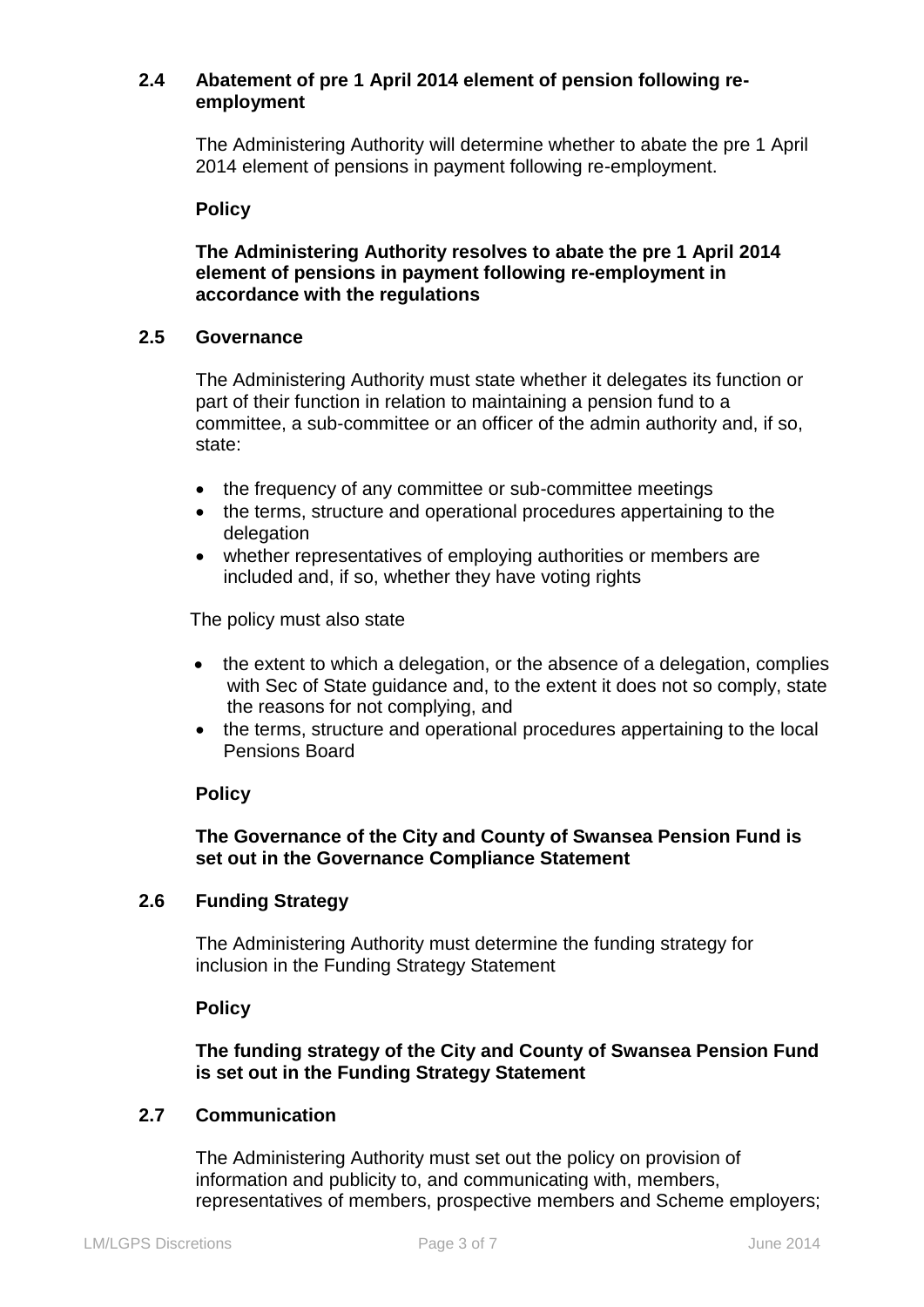the format, frequency and method of communications; and the promotion of the Scheme to prospective members and their employers.

#### **Policy**

## **The City and County of Swansea Pension Fund's communication policy is set out in the Communications Policy Statement**

#### **3. Optional Discretions under LGPS 2014**

3.1 There are a number of other discretions which Administering Authorities may exercise under the LGPS Regulations 2013, where a written policy is not required; however, it is appropriate that these are listed to ensure clarity on the Fund's stance on these matters.

# **3.2 Payment of APC/SCAPC**

The Administering Authority will determine whether to turn down a request to pay an APC/SCAPC over a period of time where it would be impractical to allow such a request (e.g. where the sum being paid is very small and could be paid as a single payment).

#### **Policy**

**The Administering Authority will consider each case on its own merits; however will generally exercise this discretion when the cost to administer such payments exceeds the overall sum to be paid.**

#### **3.3 Require a medical before accepting an APC/SCAPC application**

The Administering Authority will determine whether to require a satisfactory medical before agreeing to an application to pay an APC/SCAPC

#### **Policy**

## **The Administering Authority will exercise this discretion, requiring all scheme members electing to enter into additional pension contracts to undergo a medical examination**

#### **3.4 Permit a late transfer in of previous pension rights**

The Administering Authority, with the agreement of the Scheme employer, will determine whether to permit a Scheme member to elect to transfer other pension rights into the LGPS if the member has not made an election within 12 months of joining the Scheme.

## **Policy**

**Extensions only to be allowed in exceptional circumstances and where the delay was outside of the member's control**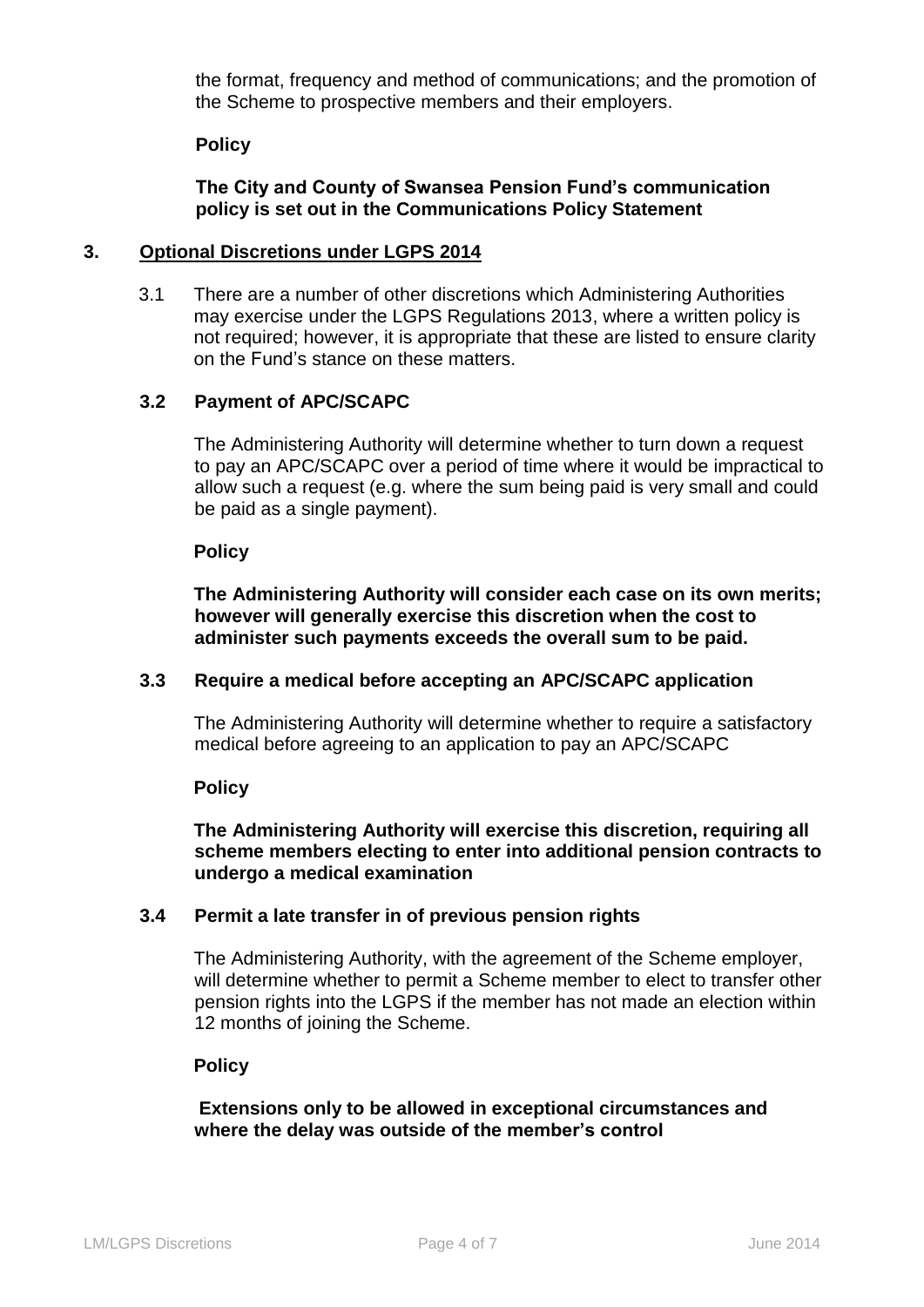## **3.5 Death Grant payment**

The Administering Authority will determine to whom a death grant is paid on the death of a member

#### **Policy**

**The Administering Authority resolves to pay the death grant under the instructions received via the** *'Death Grant – Expression of Wish form'***. Where there is any doubt as to the validity of the deceased member's wishes; where an expression of wish is challenged; or where the expression of wish is unreasonable, will consider each case on its merits.**

**Payment will be made to any person appearing to the authority to have been a relative or dependent of the deceased at any time**.

## **3.6 AVC/SCAVS monies payable upon death**

The Administering Authority will determine to whom any AVC/SCAVC monies(including life assurance monies) are paid on the death of a member

#### **Policy**

**The Administering Authority resolves to pay the AVC monies under the instructions received via the** *'Death Grant – Expression of Wish form'***. Where there is any doubt as to the validity of the deceased member's wishes; where an expression of wish is challenged; or where the expression of wish is unreasonable, will consider each case on its merits.**

**Payment will be made to any person appearing to the authority to have been a relative or dependent of the deceased at any time.**

#### **3.7 Pension Administration Strategy**

The Administering Authority will determine whether to have a written pensions administration strategy and, if so, the matters it should include.

#### **Policy**

**The Administering Authority has resolved that it will have a written pensions administration strategy – see Pension Administration Strategy Statement**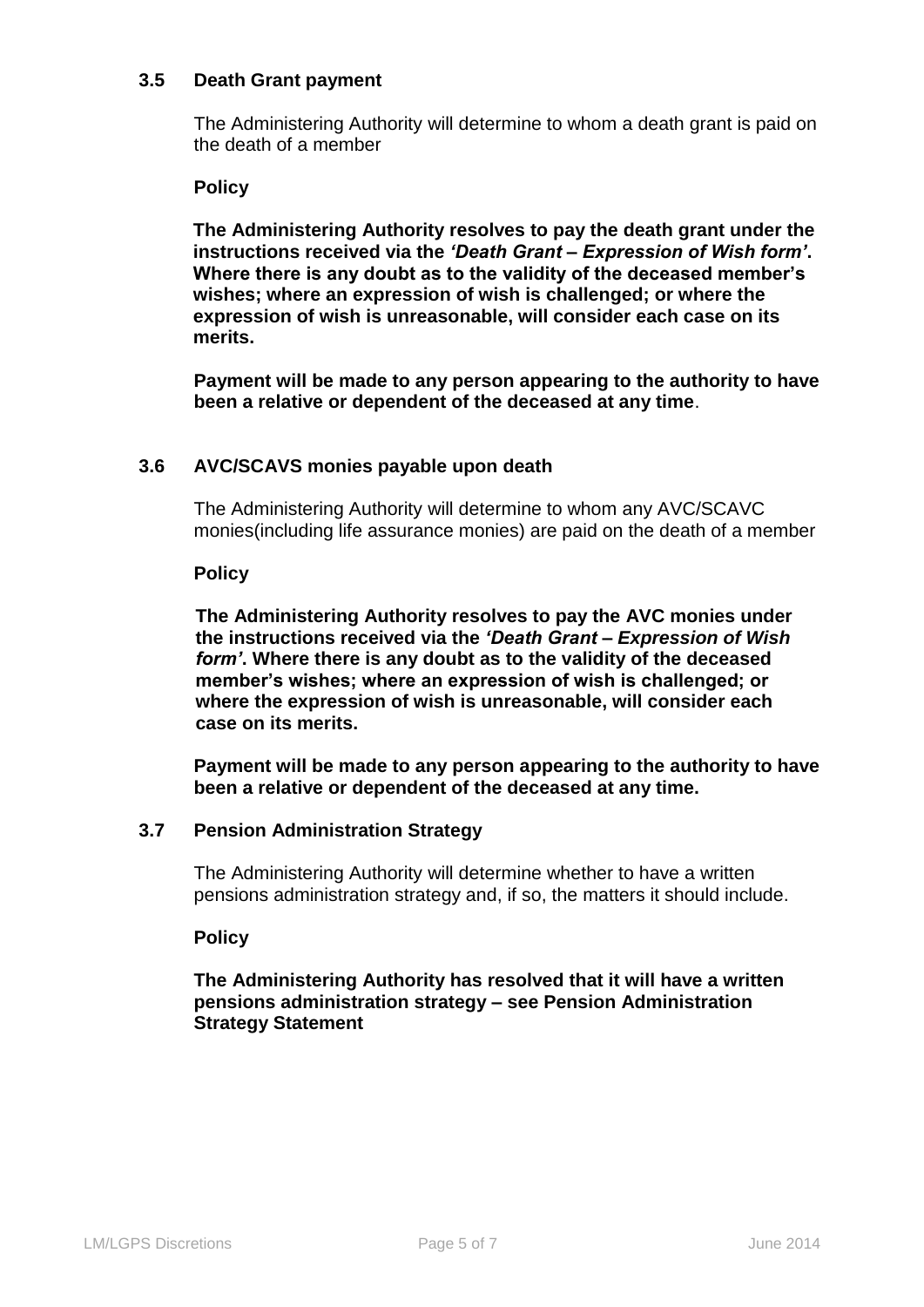# **4. Summary of the discretions to be exercised on and after 1 April 2014 in relation to scheme members (excluding councillor members) who ceased active membership between 1 April 2008 and 31 March 2014**

4.1 Administering Authorities are required to prepare, publish and review a written policy in relation to:

# **4.2 Abatement of pensions following re-employment**

The Administering Authority will determine whether to abate pensions in payment following re-employment.

#### **Policy**

**The Administering Authority resolves to abate pensions following reemployment in accordance with the regulations**

# **4.3 Early payment of deferred pension benefits**

The Administering Authority will determine whether to grant applications for the early payment of deferred pension benefits on or after age 55 and before age 60.

*N.B. This is an Administering Authority Discretion where an employer has become defunct.* 

## **Policy**

**The Administering Authority will consider each case on its own merits**

#### **4.4 Waive actuarial reduction on compassionate grounds**

The Administering Authority will determine whether, on compassionate grounds, to waive any actuarial reduction that would normally be applied to deferred benefits or suspended tier 3 ill health pensions which are paid before age 65.

*N.B. This is an Administering Authority Discretion where an employer has become defunct*.

#### **Policy**

#### **The Administering Authority will consider each case on its own merits**

#### **4.5 Early payment of suspended tier 3 ill health pension**

The Administering Authority will determine whether to grant applications for the early payment of a suspended tier 3 ill health pension on or after age 55 and before age 60.

*N.B. This is an Administering Authority Discretion where an employer has become defunct*.